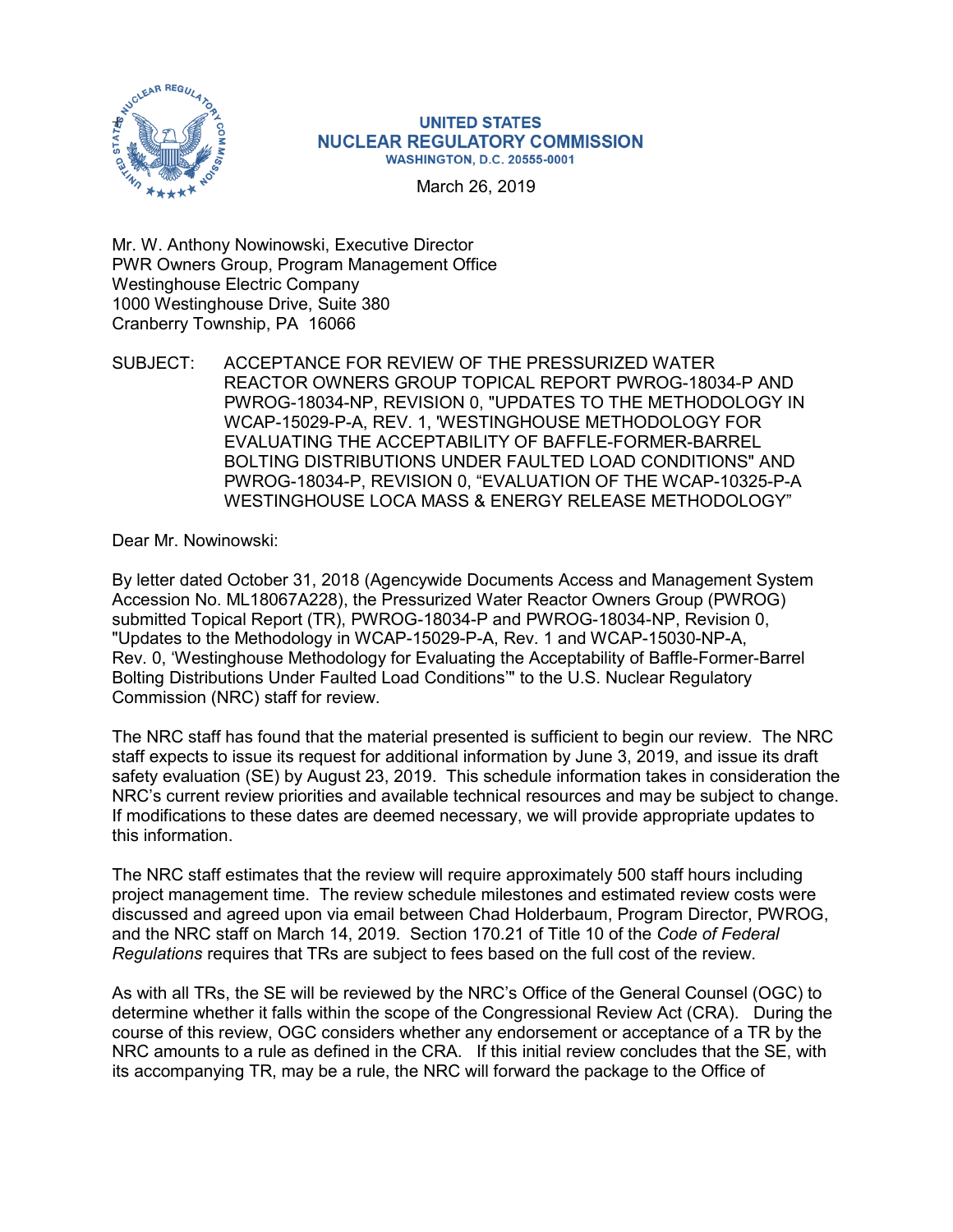Management and Budget (OMB) for further review and consideration. Any review by OMB would impact the schedule for the issuance of the final SE.

If you have questions regarding this matter, please contact Jason Drake at (301) 415-8378.

Sincerely,

*/RA/*

Dennis Morey, Chief Licensing Processes Branch Division of Licensing Projects Office of Nuclear Reactor Regulation

Docket No. 99902037